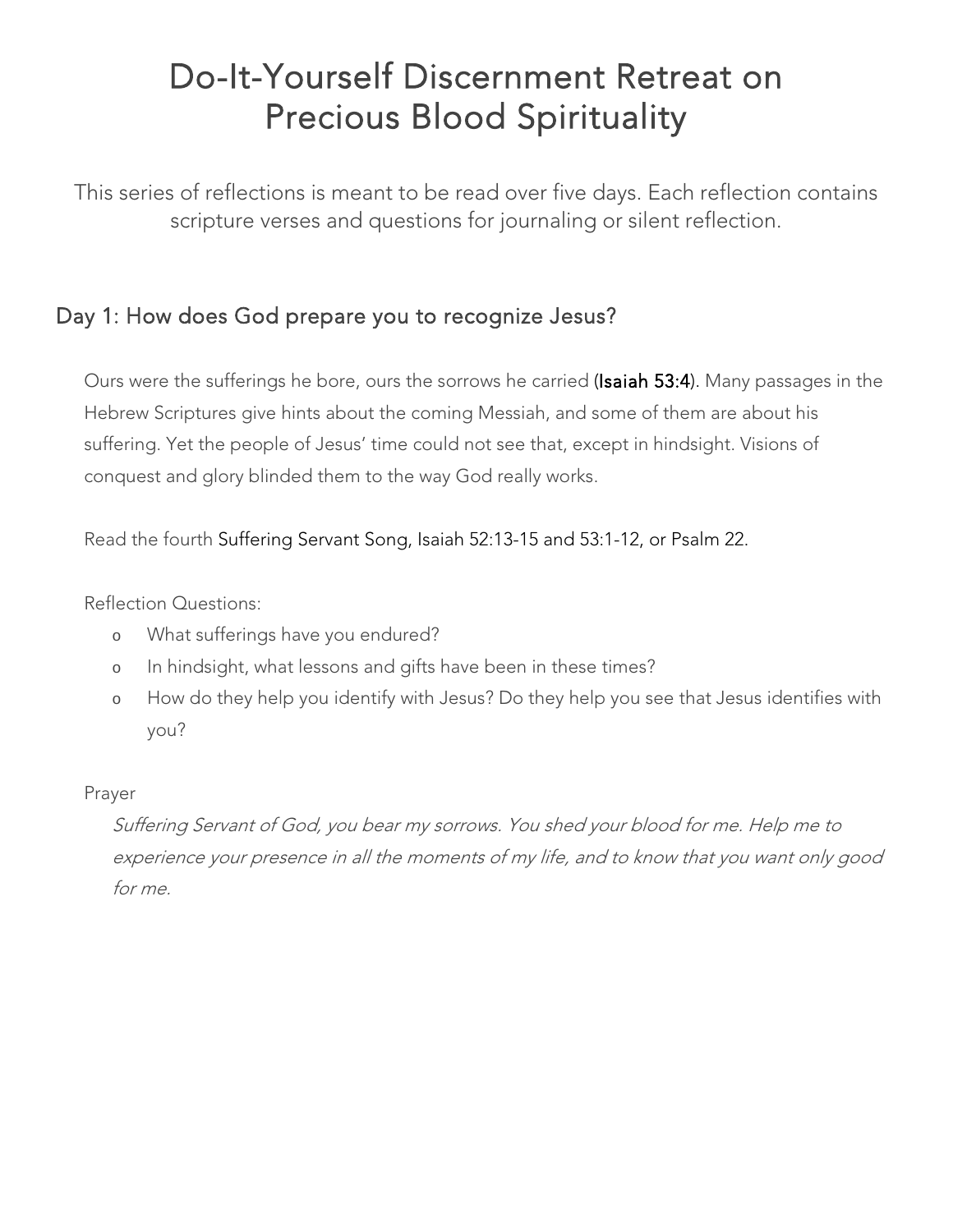# Day 2: Who is Jesus?

"In your minds you must be the same as Christ Jesus," (Philippians 2:5). His state was divine, yet he did not cling to his equality with God … In [Philippians](https://www.preciousbloodsistersdayton.org/exploring-your-call/discernment-resources/do-it-yourself-discernment-retreats/philippians-25-11/) 2:5-11, we read that Jesus, who is God, enters fully into our human experience. We are challenged to respond to God's will as Jesus did: humbly, wholeheartedly, and with complete trust.

Spend some time meditating on Philippians 2:5-11.

Reflection Questions:

- o Who is Jesus?
- o How does his supreme act of love affect you?
- o What response are you asked to make right now?

## Prayer

Jesus, with all creation I bend my knee before you. Give me understanding to know and courage to do your Father's will.

# Day 3: How is Jesus present in you?

At the Last Supper, in Jesus' farewell to his companions, [Jesus] said, "This cup is the new covenant in my blood which will be poured out for you," (Luke [22:20\)](https://www.preciousbloodsistersdayton.org/exploring-your-call/discernment-resources/do-it-yourself-discernment-retreats/luke-2220/) In a sense, this is also the first Mass, Jesus' eternal presence in his church and in you.

Read a whole Last Supper narrative (Luke [22:14-38\)](https://www.preciousbloodsistersdayton.org/exploring-your-call/discernment-resources/do-it-yourself-discernment-retreats/luke-2214-38/) and Imagine yourself present at that meal.

## Reflection Questions

- o A covenant is an agreement. What does Jesus promise? How do you respond?
- o Bread and wine are "the work of human hands." In what way does Jesus' continuing presence in the world depend on people — on you?
- o How is the Blood of Jesus poured out for you today?

#### Prayer

Jesus, blood is life — your blood is your life — and you offer it to me every day. Help me to break through the routine to encounter you, the Bread of Life and Cup of Salvation.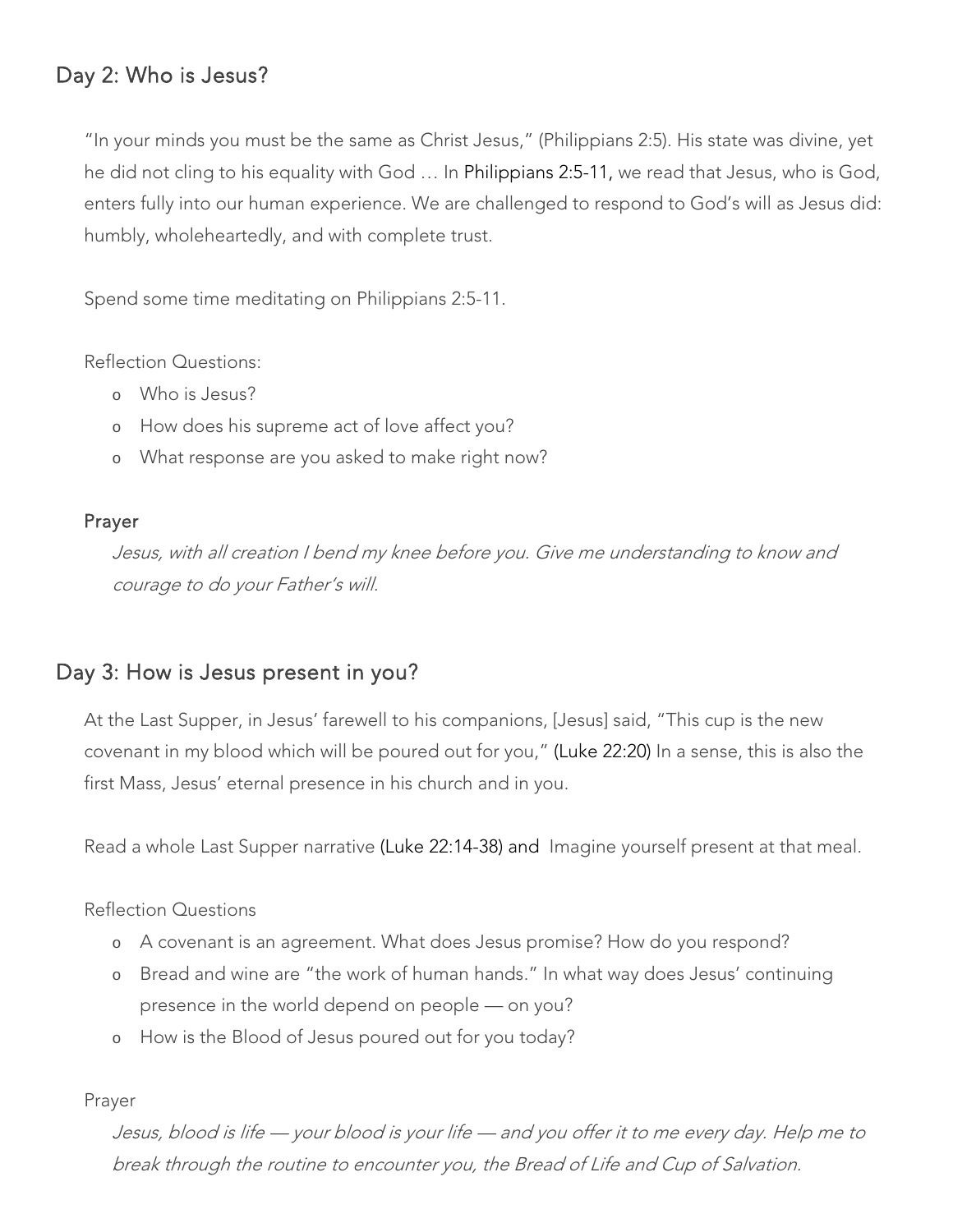# Day 4: How are you are washed in water and in blood?

"One of the soldiers pierced his side with a lance, and immediately there came out blood and water," (John [19:34\)](https://www.preciousbloodsistersdayton.org/exploring-your-call/discernment-resources/do-it-yourself-discernment-retreats/john-1934/). Here is a sign of Jesus' total gift of himself, to the very last drop of his human life. This is a sign of Baptism and Eucharist, our participation in that life.

Spend time with John [19:17-37](https://www.preciousbloodsistersdayton.org/exploring-your-call/discernment-resources/do-it-yourself-discernment-retreats/john-1917-37/) or another Gospel story of the crucifixion. Stand at the foot of the cross. Look on the one whom they have pierced – from John [19:37.](https://www.preciousbloodsistersdayton.org/exploring-your-call/discernment-resources/do-it-yourself-discernment-retreats/john-1937/)

## Reflection Questions

- o What response praise, thanksgiving, sorrow, awe wells up within you?
- o Speak to Jesus with trust; he understands everything about you and loves you more than you can ask or imagine.

## Prayer

Jesus, I am overwhelmed by your sacrifice. Teach me the ways I might give my life for you.

# Day 5: What power does the Blood of Jesus have on your life?

"Through his blood you gain your freedom!" [\(Ephesians](https://www.preciousbloodsistersdayton.org/exploring-your-call/discernment-resources/do-it-yourself-discernment-retreats/ephesians-17/) 1:7). What does the Precious Blood of Jesus mean to you?

Read [Ephesians](https://www.preciousbloodsistersdayton.org/exploring-your-call/discernment-resources/do-it-yourself-discernment-retreats/ephesians-13-14/) 1:3-14. The words are directed to you, a follower of Jesus. What do they call you to?

# Reflection Questions:

- o What spiritual blessings have you received in the past? What about now?
- o How is his hidden plan unfolding for you?
- o If you have put your hopes in Christ, what response are you moved to make?

## Prayer

Blood of Jesus, we adore! Make us love thee more and more. (from the Song, "Blood of Jesus")